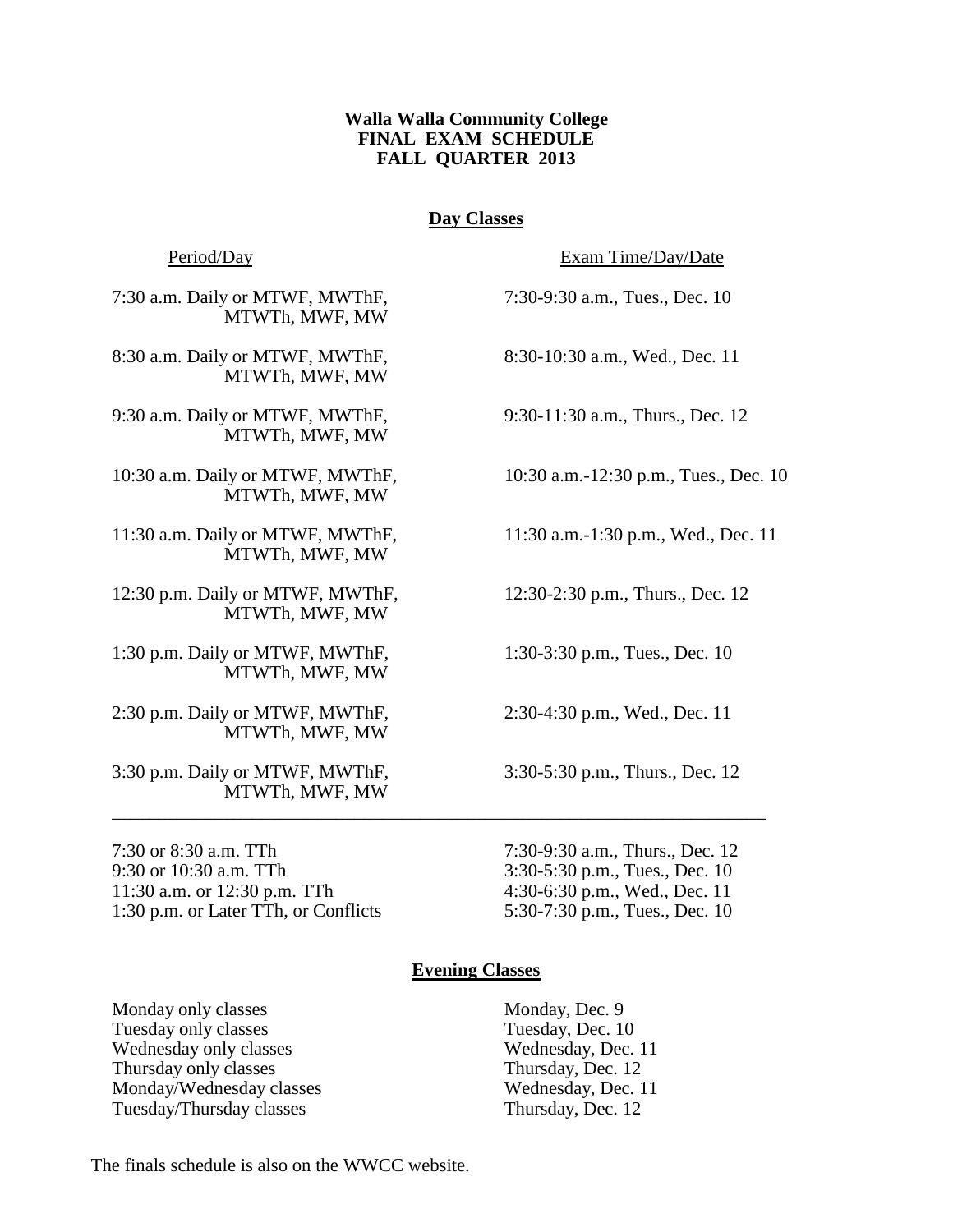# **Walla Walla Community College FINAL EXAM SCHEDULE WINTER QUARTER 2014**

# **Day Classes**

7:30 a.m. Daily or MTWF, MWThF, 7:30-9:30 a.m., Thurs., March 20 MTWTh, MWF, MW

8:30 a.m. Daily or MTWF, MWThF, 8:30-10:30 a.m., Fri., March 21 MTWTh, MWF, MW

9:30 a.m. Daily or MTWF, MWThF, 9:30- 11:30 a.m., Wed., March 19 MTWTh, MWF, MW

MTWTh, MWF, MW

11:30 a.m. Daily or MTWF, MWThF, 11:30 a.m.-1:30 p.m., Fri., March 21 MTWTh, MWF, MW

12:30 p.m. Daily or MTWF, MWThF, 12:30-2:30 p.m., Wed., March 19 MTWTh, MWF, MW

1:30 p.m. Daily or MTWF, MWThF, 1:30-3:30 p.m., Thurs., March 20 MTWTh, MWF, MW

2:30 p.m. Daily or MTWF, MWThF, 2:30-4:30 p.m., Fri., March 21 MTWTh, MWF, MW

3:30 p.m. Daily or MTWF, MWThF, 3:30-5:30 p.m., Wed., March 19 MTWTh, MWF, MW

7:30 or 8:30 a.m. TTh 7:30-9:30 a.m., Wed., March 19 9:30 or 10:30 a.m. TTh 5:30-7:30 p.m., Thurs., March 21 11:30 a.m. or 12:30 p.m. TTh 3:30-5:30 p.m., Thurs., March 20 1:30 p.m. or Later TTh, or Conflicts 4:30-6:30 p.m., Fri., March 21

**Period/Day Exam Time/Day/Date**

10:30 a.m. Daily or MTWF, MWThF, 10:30 a.m.-12:30 p.m., Thurs., March 20

# **Evening Classes**

\_\_\_\_\_\_\_\_\_\_\_\_\_\_\_\_\_\_\_\_\_\_\_\_\_\_\_\_\_\_\_\_\_\_\_\_\_\_\_\_\_\_\_\_\_\_\_\_\_\_\_\_\_\_\_\_\_\_\_\_\_\_\_\_\_\_\_\_\_\_

Monday only classes Monday, March 17 Tuesday only classes Tuesday, March 18 Wednesday only classes Wednesday, March 19 Thursday only classes Thursday, March 20 Monday/Wednesday classes Wednesday, March 19 Tuesday/Thursday classes Thursday, March 20

The finals schedule is also on the WWCC website.